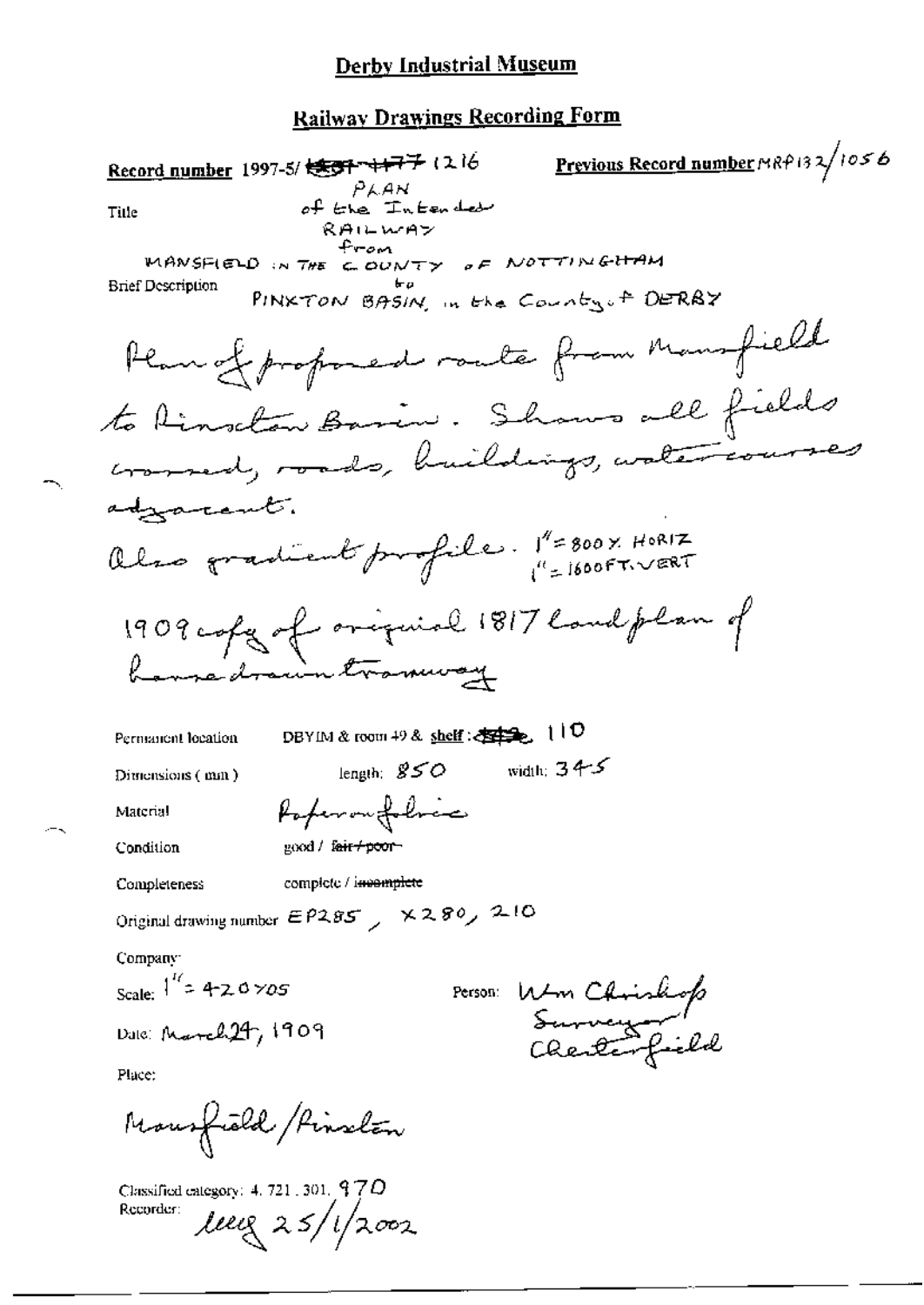# **Railway Drawings Recording Form**

|                                                   | CATTELL                                                                              |
|---------------------------------------------------|--------------------------------------------------------------------------------------|
| Record number 1971 - 384/375.1                    | Preyious Record number (239)                                                         |
| PINXTON<br>Title:                                 |                                                                                      |
|                                                   |                                                                                      |
|                                                   | Purchases from Clarke & Bastord Council<br>and exchange with GNRY C. MIDLAND RAILWAY |
| <b>Brief Description</b>                          |                                                                                      |
|                                                   |                                                                                      |
|                                                   | County of Derby. Parcil of Pinoton: PLAN OF ADDITIONAL AANAS                         |
|                                                   |                                                                                      |
|                                                   | Finschen Station avec on RyeBridge to Mansfield Rive.                                |
| Track, buildings, River Evenand, rads and         |                                                                                      |
| GN crossing over rhown.                           |                                                                                      |
| torreals of land, pinh of lue, to west of Station |                                                                                      |
| shown.                                            |                                                                                      |

| Permanent location                                          | DBYIM & room 49 & $\frac{\text{shell}}{\text{shell}}$ : 11 5 |               |               |
|-------------------------------------------------------------|--------------------------------------------------------------|---------------|---------------|
| Dimensions (mm)                                             |                                                              | length: $740$ | width: $4-95$ |
| Material                                                    | fofer                                                        |               |               |
| Condition                                                   | good / fair+poor                                             |               |               |
| Completeness                                                | complete / incomplete                                        |               |               |
| Original drawing number $\rho_{\alpha, q, e, N^{\circ}(2)}$ |                                                              |               | 22            |
| Company: MR                                                 |                                                              |               |               |
| Scale: $1'' = 2cHAM$                                        |                                                              | Person:       |               |
| Date: 29 Jul 1908                                           |                                                              |               |               |

Place:

Pinxton

Classified category: 4.721, 301. 970<br>Recorder:  $\mu_{\mathcal{U}} \sim 8/2.002$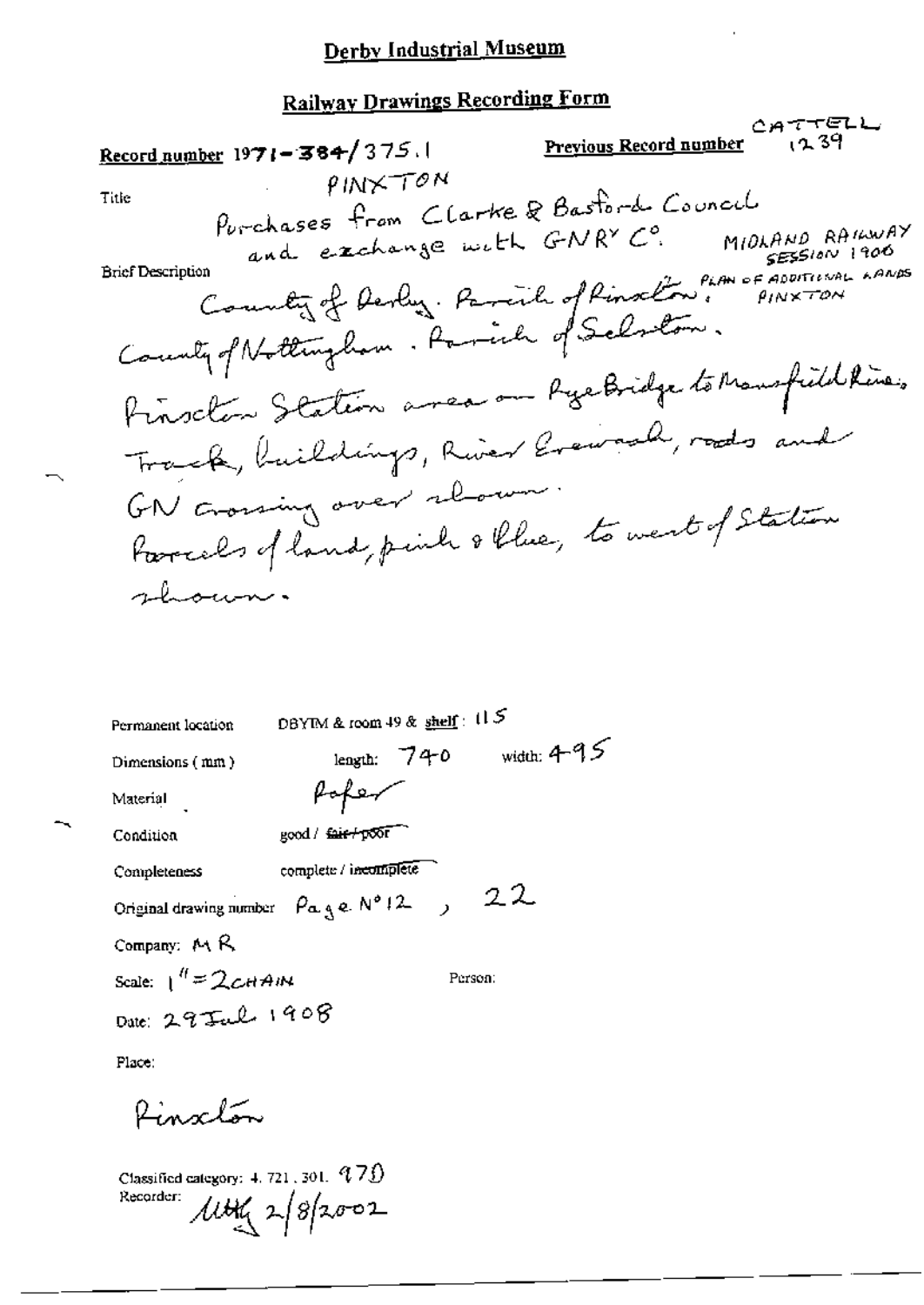### **Railway Drawings Recording Form**

### Record number 1971-384/375.2

Previous Record number

CATTELL  $12.33$ 

Title

 $PINX = TON$ 

**Brief Description** 

County of Derby. Parish of Pinxlon.<br>County of Nottingham. Parish of Selector. Mapas 1971-384/375.1. Parcels of land in bleve are part chewround.

| Permanent location      | DBYIM & foom +9 & shell : $115$  |              |
|-------------------------|----------------------------------|--------------|
| Dimensions (mm)         | length: ヿ40                      | width: $505$ |
| Material                | paper                            |              |
| Condition               | good / fa <del>ir / poor</del> - |              |
| Completeness            | complete / incemplete            |              |
| Original drawing number |                                  |              |
| Company: $M R$          |                                  |              |
| Scale: $1'' = 2c$ HAIN  |                                  | Person:      |
| Date: $1900$            |                                  |              |
| Place:                  |                                  |              |
|                         |                                  |              |

Classified category: 4, 721, 301,  $97D$ Recorder:  $1004$  2/8/2002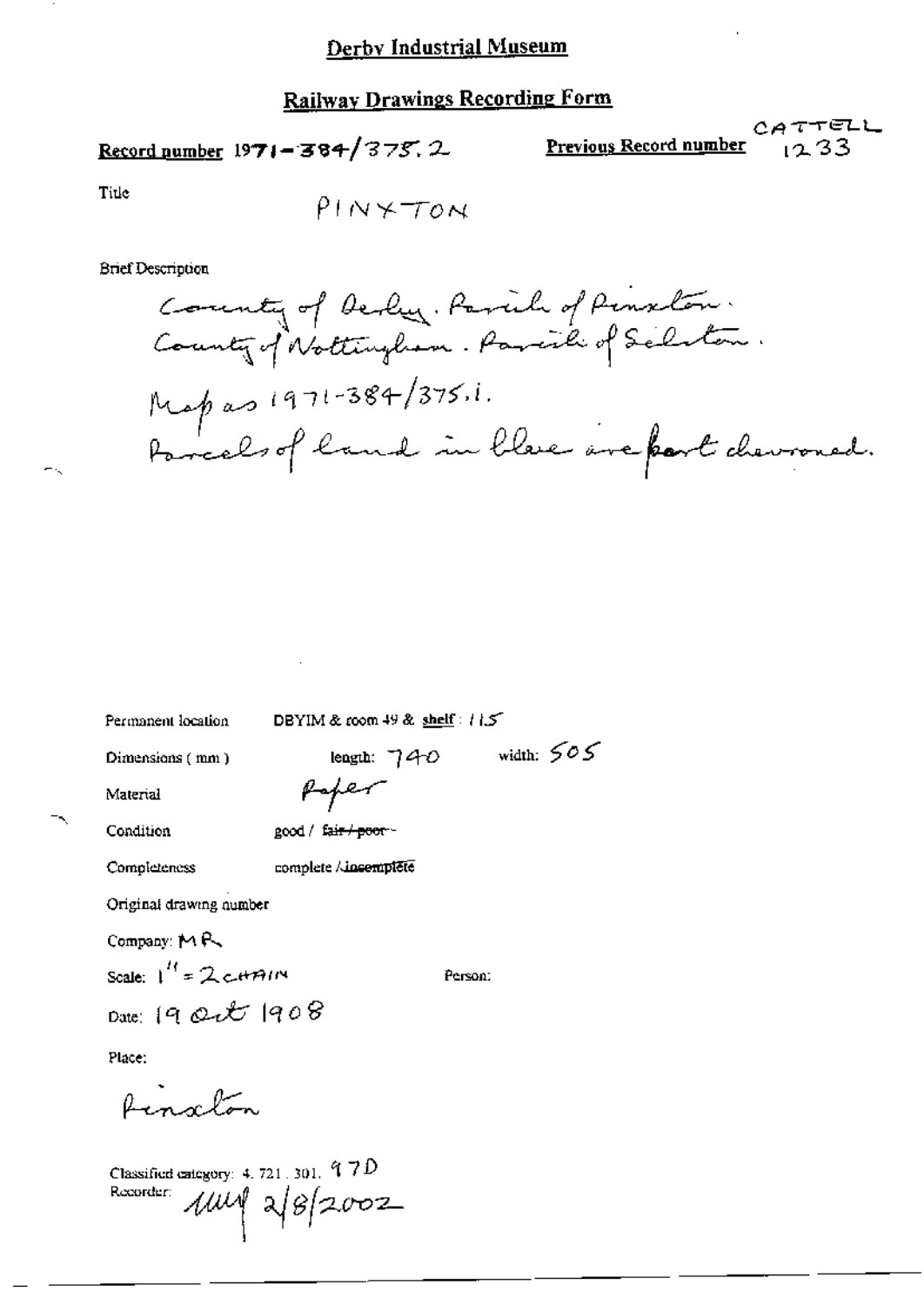#### **Railway Drawings Recording Form**

Record number  $1971 - 384/375.3$ 

CATTELL Previous Record number  $12.9 - 1$ 

Title

MIDLAND RAILWAY SESSION 1909 ADDITIONAL LANDS AT  $PINXTON$ 

**Brief Description** 

County of Aerly. Parish of Kinschen and the Russel County of Northugham. Parish of Salston in the Rund District of Barford. Reau of Rinseton Station avec and westward Three pirals of land, infail, tonorth fliads GNR shown everyoning over and to Langton Colling.

Permanent location

DBYIM & room 49 & shelf:  $15$ 

Dimensions (mm)

length:  $795$ width: 530

Material

Condition

Completeness

 $good /$   $left / p\overline{00}$ 

complete / jaeomplete

Arfer

Original drawing number

Company: MR

Scale:  $1''=2$   $\epsilon$   $\mu$ A  $\mu$ 

Person:

Date:  $310461908$ 

Place:

 $A_{\rm max}$ 

Classified category: 4, 721, 301,  $9 - 20$ Recorder. litty 2/8/2002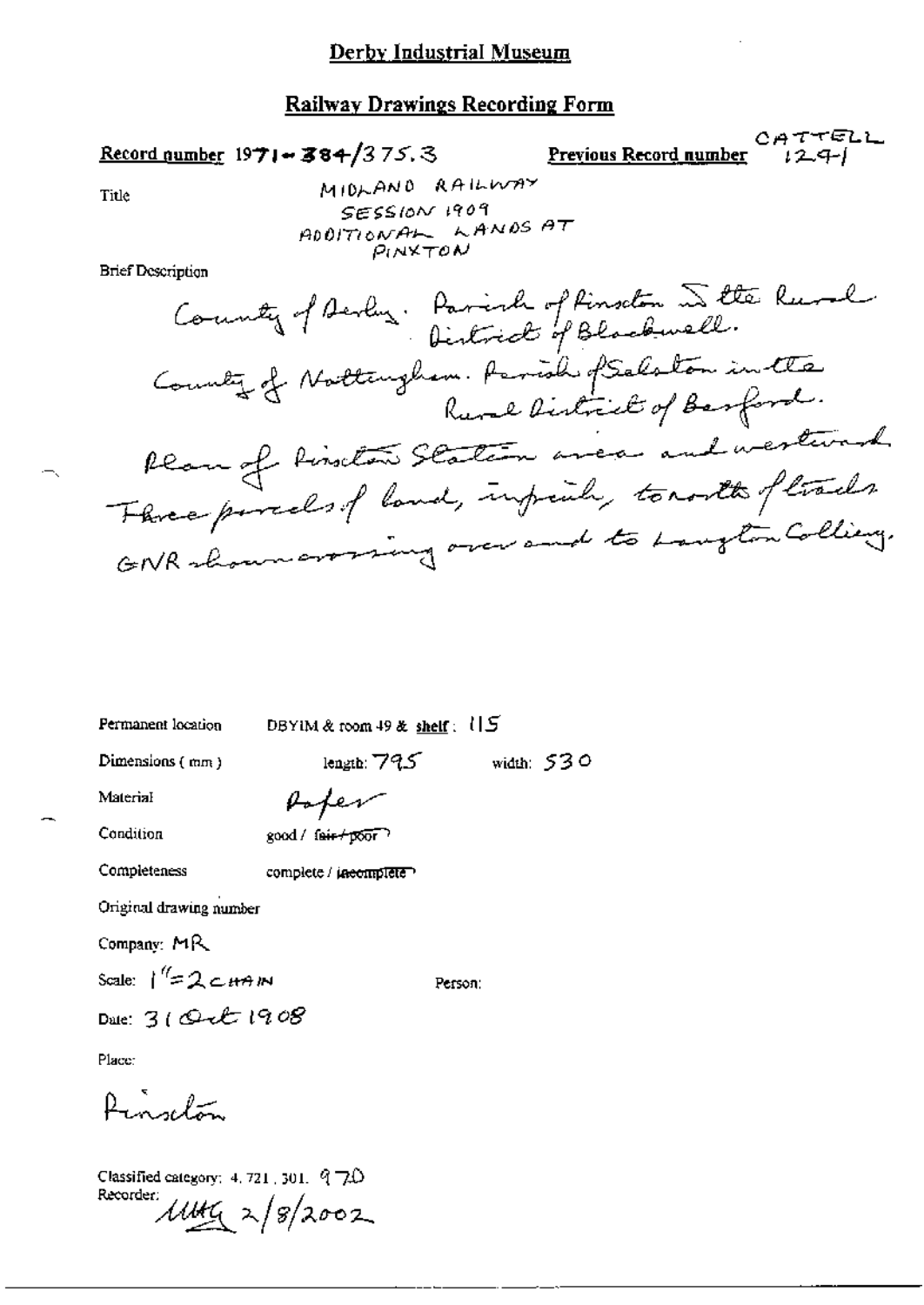#### Railway Drawings Recording Form

CATTELL Previous Record number Record number  $1971 - 384/375.4$  $1250$ MIDLAND RAILWAY SESSION 1909 Title LANOS AT AODITIONAL  $P/N\times TON$ **Brief Description** County of Dedy. Parish of Priston.<br>County of Nottingham. Parish of Selston. Plan of tracks, buildings, roads, artercourses at Pinsclin Station.

Permanent location

DBYIM & room 49 & shelf:  $115$ 

Dimensions (mm)

width:  $5/0$ length:  $\overline{\phantom{a}}$  /  $\overline{O}$ 

Material

Condition

opater Tracs good / fair / poor

complete / incomplete Completeness

Original drawing number

Company: MR

Scale:  $1^{\frac{H_u}{2}}$  2 cHAINS

Person:

Date:  $N_{\text{grav}}$ 1908

Place:

Ringclan &

Classified category:  $4, 721, 3019$   $970$  $104/16/8002$ Recorder: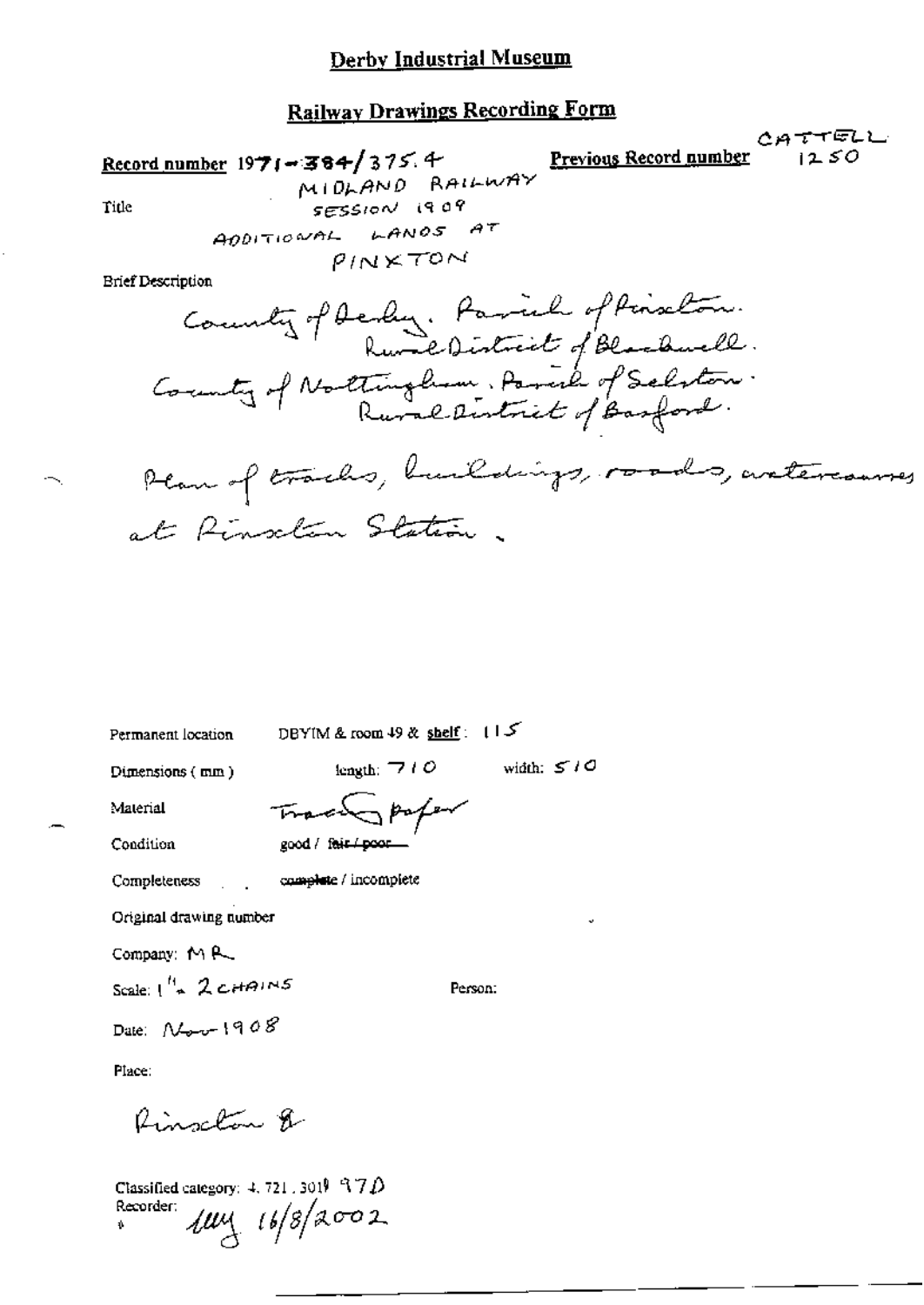**Railway Drawings Recording Form** Previous Record number MRP132/799 Record number 1997-5/ 7(3 Midland Railway Title  $P<sub>h</sub>AP<sub>A T</sub>APAD$ <br> $P<sub>i</sub>NR+TOM$ **Brief Description** Plan of Pinkin Station avec alming plat of land to cart of station onarth of tracks. Scholar - Analin road chan Railway hun - routh ride. DBYIM & room 49 & shelf: 94-Permanent location length:  $825$  width:  $665$ Dimensions (mm) Poferon folice Material good / fait7 poor Condition complete / incomplete Completeness Original drawing number  $E = 454$ Company: MR Person:  $\beta$ ,  $\subset$ . Scale:  $1'' = 40$  FEET Date:  $I_{\text{under}} 8^{2} (877)$ 

Place:

-5

Dinsclan

Classified category: 4, 721, 301, 97  $\mu$ Recorder: